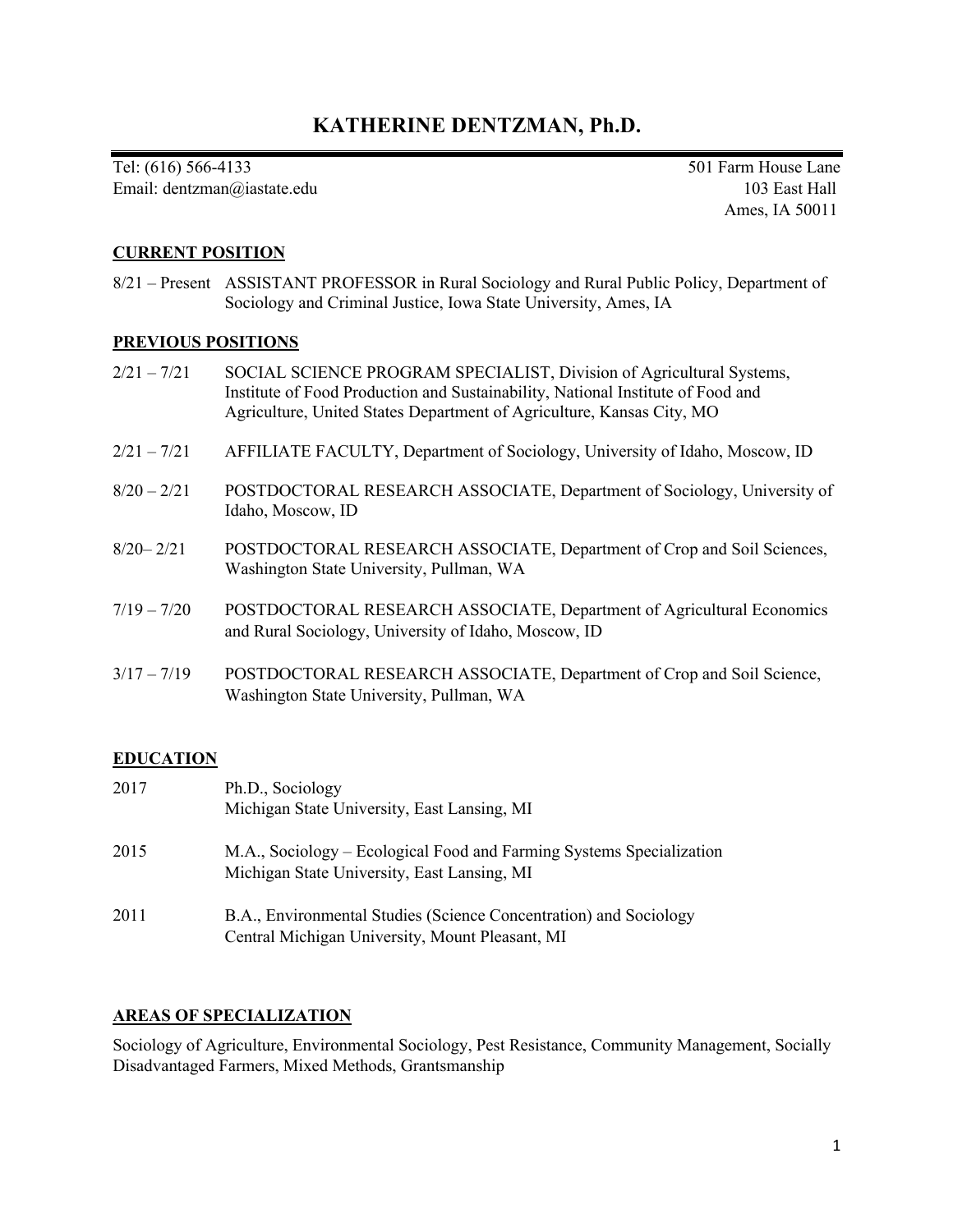### **PUBLICATIONS**

### **Book Chapters**

**Dentzman, Katherine** and Samuel Mindes. 2020. "Labor and the problem of herbicide resistance: How immigration policies in the US and Canada impact technological development in grain crops." In Sydney Giacalone and Julian Agyeman (Eds.), *Immigration, Immigrants, Agriculture and Food in North America.* MIT Press: Cambridge, MA.

#### **Peer-Reviewed Journal Articles**

- **Dentzman, Katherine.** 2021. "Community Management of Herbicide-Resistant Weeds in the Pacific Northwest". *Crops & Soils* 54(2): 8-13.
- **Dentzman, Katherine**, and Ian C. Burke. 2021. "Herbicide Resistance, Tillage, and Community Management in the Pacific Northwest". *Sustainability* 13: 1937. DOI: su13041937
- Lochner, Hannah L., Krishona L. Martinson, Alex W. Bianco, Mark L. Hutchinson, Melissa L. Wilson, Lee J. Johnston, and **Katherine E. Dentzman**. 2021. "Owner and Veterinarian Perceptions of Equine Euthanasia and Mortality Composting". *Journal of Equine Veterinary Science* 99:103402. DOI: 10.1016/j.jevs.2021.103402
- Lavoie, Avery Lynn, **Katherine Dentzman**, and Chloe Bradley Wardropper. 2021. "Using diffusion of innovations theory to understand agricultural producer perspectives on cover cropping in the inland Pacific Northwest, USA". *Renewable Agriculture and Food Systems*. DOI: 10.1017/S174217050000423
- **Dentzman, Katherine**, Clinton Pilcher, Muthukumar Bagavathiannan, Michael Barrett, and Ian Burke. 2020. "Lessons in building community capacity for managing agricultural pests: A Science Policy experience in Iowa." *Outlooks on Pest Management* 31(6); 249–256.
- **Dentzman, Katherine**, Ryanne Pilgeram, Paul Lewin, and Kelsey Conley. 2020. "Queer farmers in the 2017 US Census of Agriculture." *Society and Natural Resources*. DOI: 10.1080/08941920.2020.1806421.
- Pilgeram, Ryanne, **Katherine Dentzman**, Paul Lewin, and Kelsey Conley. 2020. "How the USDA Changed the Way Women Farmers are Counted in the Census of Agriculture." *Choices* 35(316).
- Frisvold, George B., Joshua Albright, David E. Ervin, Micheal D. K. Owen, Jason K. Norsworthy, **Katherine Dentzman**, Terrance M. Hurley, Raymond A. Jussaume, Jeffery L. Gunsolus, and Wesley Everman. 2020. "Do farmers manage weeds on owned and rented land differently? Evidence from U.S. corn and soybean farms". *Pest Management Science* 76: 2030–2039.
- **Dentzman, Katherine** and Jessica Goldberger. 2019. "Organic standards, farmers' perceptions, and the contested case of biodegradable plastic mulch in the United States." *Journal of Rural Studies* 73: 203–213. DOI: 10.1016/j.jrurstud.2019.11.002
- Goldberger, Jessica, Lisa DeVetter and **Katherine Dentzman**. October 2019. "Polyethylene and biodegradable plastic mulches for strawberry production in the United States: Experiences and opinions of growers in three regions." *Horticulture Technology* 29(5): 619–628.
- **Dentzman, Katherine** and Jessica Goldberger. 2019. "Plastic scraps: Biodegradable plastic mulches and the aesthetics of 'good farming' in U.S. specialty crops." *Agriculture and Human Values*: 37(1): 83–96. DOI: 10.1007/s10460-019-09970-x
- Jussaume, Raymond, **Katherine Dentzman**, and Micheal D. K. Owen. 2019. "Producers, weeds, and society." *Journal of Integrated Pest Management* 10 (1): 1–6. DOI: 10.1093/jipm/pmy017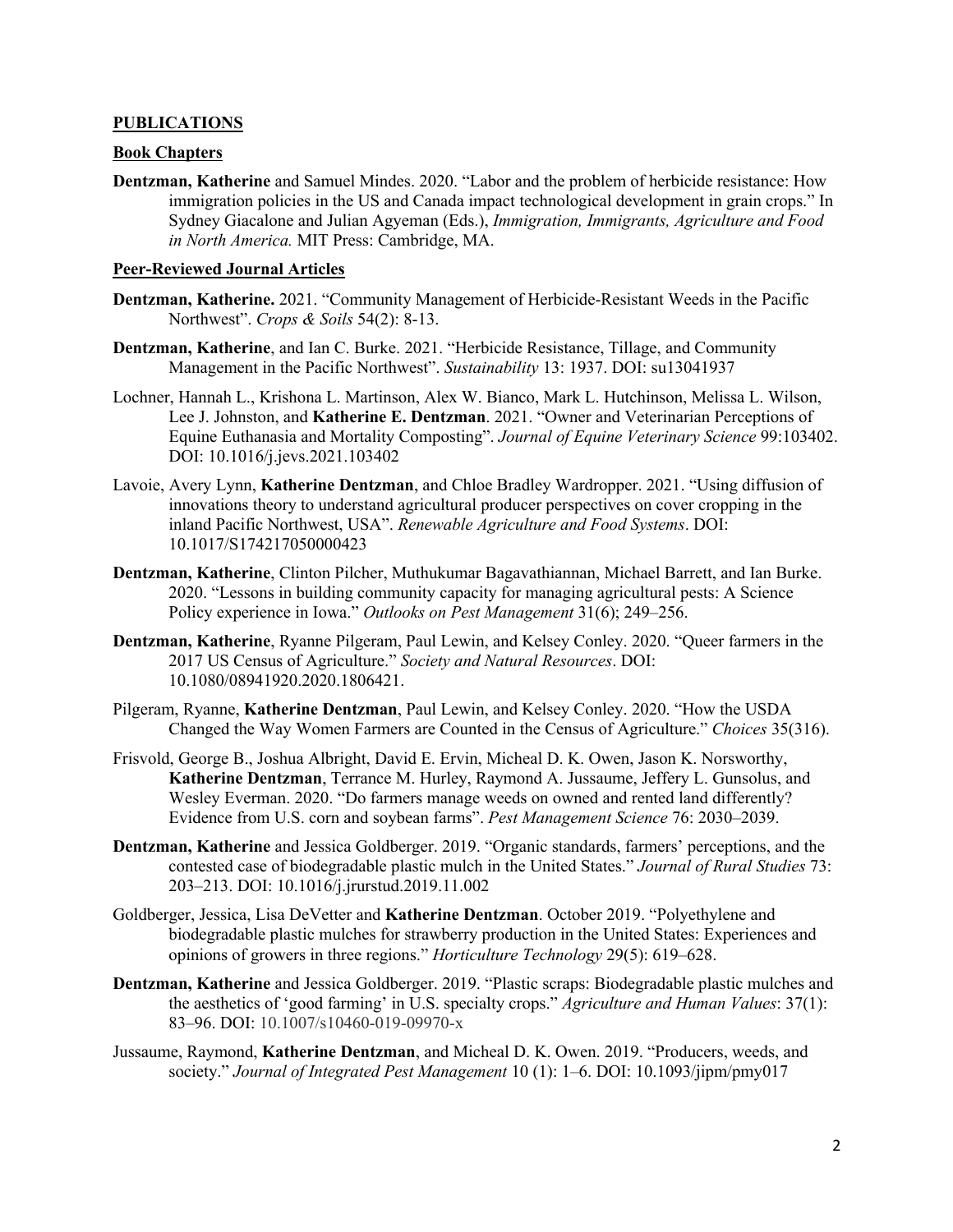- Ervin, David, Elise Breshears, George Frisvold, **Katherine Dentzman**, Wesley Everman, Jeffery Gunsolus, Terrance Hurley, Raymond Jussaume, Jason Norsworthy, and Micheal Owen. 2019. "Farming attitudes toward cooperative approaches to herbicide resistance management: A common pool ecosystem service challenge." *Ecological Economics* 157: 237–245.
- **Dentzman, Katherine**. 2018. "Herbicide resistant weeds as place disruption: Their impact on farmers' attachment, interpretations, and weed management strategies." *Environmental Psychology* 60: 55–62.
- **Dentzman, Katherine**. 2018. " 'I would say that might be all it is, is hope': The framing of herbicide resistance and how farmers explain their faith in herbicides." *Journal of Rural Studies* 57: 118– 127.
- **Dentzman, Katherine** and Raymond Jussaume. 2017. "The ideology of US agriculture: How are integrated management approaches envisioned?" *Society & Natural Resources* 30(11): 1311– 1327.
- **Dentzman, Katherine**, Ryan Gunderson, and Raymond Jussaume. 2016. "Techno-optimism as a barrier to overcoming herbicide resistance: Comparing farmer perceptions of the future potential of herbicides." *Journal of Rural Studies* 48: 22–32.
- Jussaume, Raymond, and **Katherine Dentzman**. 2016. "Farmers' perspectives on management options for herbicide-resistant weeds." *Choices* 31(4): 1–7.
- McCright, Aaron M., Meghan Charters, **Katherine Dentzman**, and Thomas Dietz. 2016. "Examining the effectiveness of climate change frames in the face of a climate change denial counter‐frame." *Topics in Cognitive Science* 8(1): 76–97.
- McCright, Aaron M., **Katherine Dentzman**, Meghan Charters, and Thomas Dietz. 2013. "The influence of political ideology on trust in science." *Environmental Research Letters* 8(4): 044029.

### **Other Publications**

- **Dentzman, Katherine** and Avery Lavoie**.** August 2020. "Sociology and community management of herbicide resistant weeds". *Oregon Wheat*.
- **Dentzman, Katherine.** August 2020. "Community management of herbicide resistant weeds in the Pacific Northwest". *Crop & Soils*.
- **Dentzman, Katherine** and Avery Lavoie. July 2020. "Community-based management targets herbicide resistant weeds. *Wheat Life;* pg. 39. https://wheatlife.org/Issues/07\_WLJuly20web.pdf
- Lyon, Drew, **Katherine Dentzman**, and Ian Burke. June 19, 2020. "Commentary: Herbicide resistance and the COVID-19 pandemic". Capital Press. https://www.capitalpress.com/opinion/columns/commentary-herbicide-resistance-and-the-covid-19-pandemic/article\_59a5b5ca-af1c-11ea-989d-f3e084ebc8f1.html
- **Dentzman, Katherine** and Avery Lavoie. 2020. "Report 2019 Tri-State (WA, OR, ID) Grain Growers' Convention special session on community management of herbicide resistant weeds". Weed Science Society of America. http://wssa.net/wp-content/uploads/Tri-State-Report-for-WSSA-Website.pdf
- Lavoie, Avery and **Katherine Dentzman**. 2020. "Community-based management approaches to herbicide resistance: Listening session results at the County Weed Board Coordinators' Meeting in Chelan, WA. http://wssa.net/wssa/weed/resistance/
- **Dentzman, Katherine** and Douglas Hayes. 2019. "The role of standards for use of biodegradable plastic mulches: Truths and myths". Washington *State University Extension Fact Sheet EXT-2019-01*.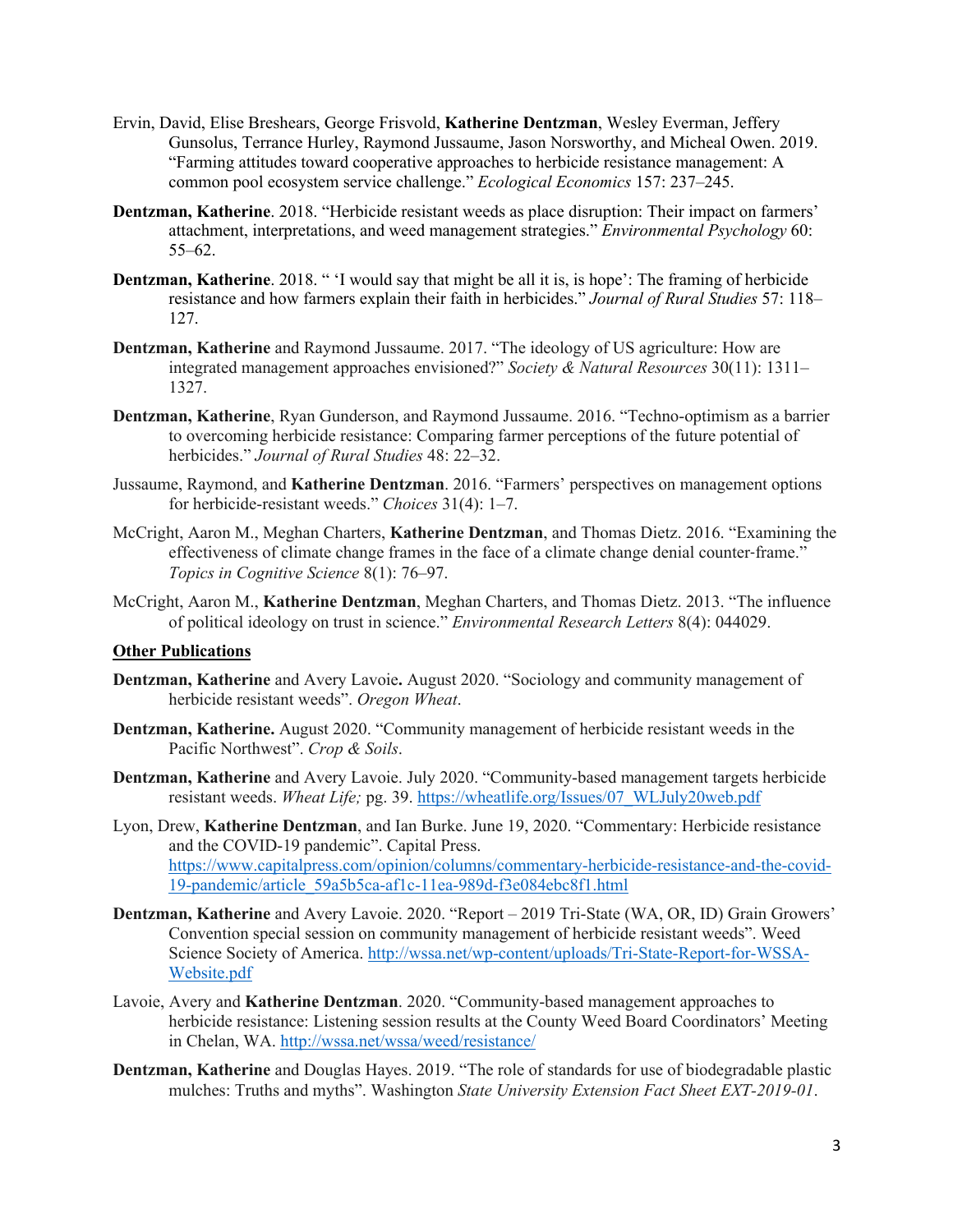https://ag.tennessee.edu/biodegradablemulch/Documents/Standards%20Factsheet%20Formatted %20revised%2015Jan2019.pdf

Sun, Huichun, Terrance Hurley, **Katherine Dentzman**, David Ervin, Wesley Everman, George Frisvold, Jeffrey Gunsolus, Jason Norsworthy, and Micheal Owen. 2017. "Economic and behavioral drivers of herbicide resistance management in the US." In: *Selected Paper Presented at the Agricultural and Applied Economics Association (AAEA) 2017 Annual Meeting, July 30 – August 1, Chicago, Illinois.* 

# **SELECTED CONFERENCE PRESENTATIONS**

- **Katherine Dentzman** and Ryanne Pilgeram. 2021. "Women farmers and conservation: The case for sexism as a driving force in women's farm management choices." Accepted at the Just Food Conference (joint ASFS/AFHVS/CAFS/SAFN). June 9-15, Virtual Conference.
- **Katherine Dentzman** and Ryanne Pilgeram. 2020. "Same-sex farming couples: An analysis of sustainability and eco-queer theory using USDA Census of Agriculture data." Presented at the virtual meeting of the Rural Sociological Association's Gender and Sexualities Research Interest Group. July 15, Virtual Conference.
- Ryanne Pilgeram and **Katherine Dentzman**. 2020. "A quantitative analysis of how gender relates to farming methods in the US" Presented at the virtual meeting of the Rural Sociological Association's Gender and Sexualities Research Interest Group. July 15, Online.
- Don Dillman, **Katherine Dentzman**, Kenneth Wallen, and Jessica Goldberger. 2020. "Why survey response rates are falling: Hypotheses and results from initial tests." Accepted for presentation at the meeting of AAPOR May 14–17, Atlanta, Georgia. \*NOTE: Cancelled due to COIVD-19
- **Katherine Dentzman** Kenneth Wallen, and Abbey Hammell. 2020. "Survey burden: Results from a diary data collection experiment." Presented at the meeting of WERA 1010: Improving Data Quality from Sample Surveys to Foster Agriculture, Community and Development in Rural America, February 20-21, Tucson, AZ.
- **Katherine Dentzman**. 2020. "Community-Based Management of Herbicide Resistant Weeds." Presented at the meeting of AAAS, February 13–16, Seattle, WA.
- **Katherine Dentzman**. 2020. "Community-Based Management of Herbicide Resistant Weeds." Presented at the Tri-State Grain Growers' Association Meeting, November 13-16, Spokane, WA. http://wagrains.org/podcast/episode-164-the-episodes-about-the-biggest-threat-to-pnwproduction-agriculture-2/
- **Katherine Dentzman**. 2019. "Plastic scraps: Biodegradable mulch films and the aesthetics of 'good farming' in U.S. specialty crops". Presented at the meeting of AFHVS, June 26–29, Anchorage, AK.
- **Katherine Dentzman**. 2019. "Asking the sensitive questions, or: How do you normally kill a horse?" Presented at the meeting of WERA 1010: Improving Data Quality from Sample Surveys to Foster Agriculture, Community and Development in Rural America, February 21–22, Tucson, AZ.
- **Katherine Dentzman** and Jessica Goldberger. 2018. "The 'standard' organic: A case study of biodegradable plastic mulch films." Presented at the Annual Meeting of the Rural Sociological Society, July 26–29, Portland, OR.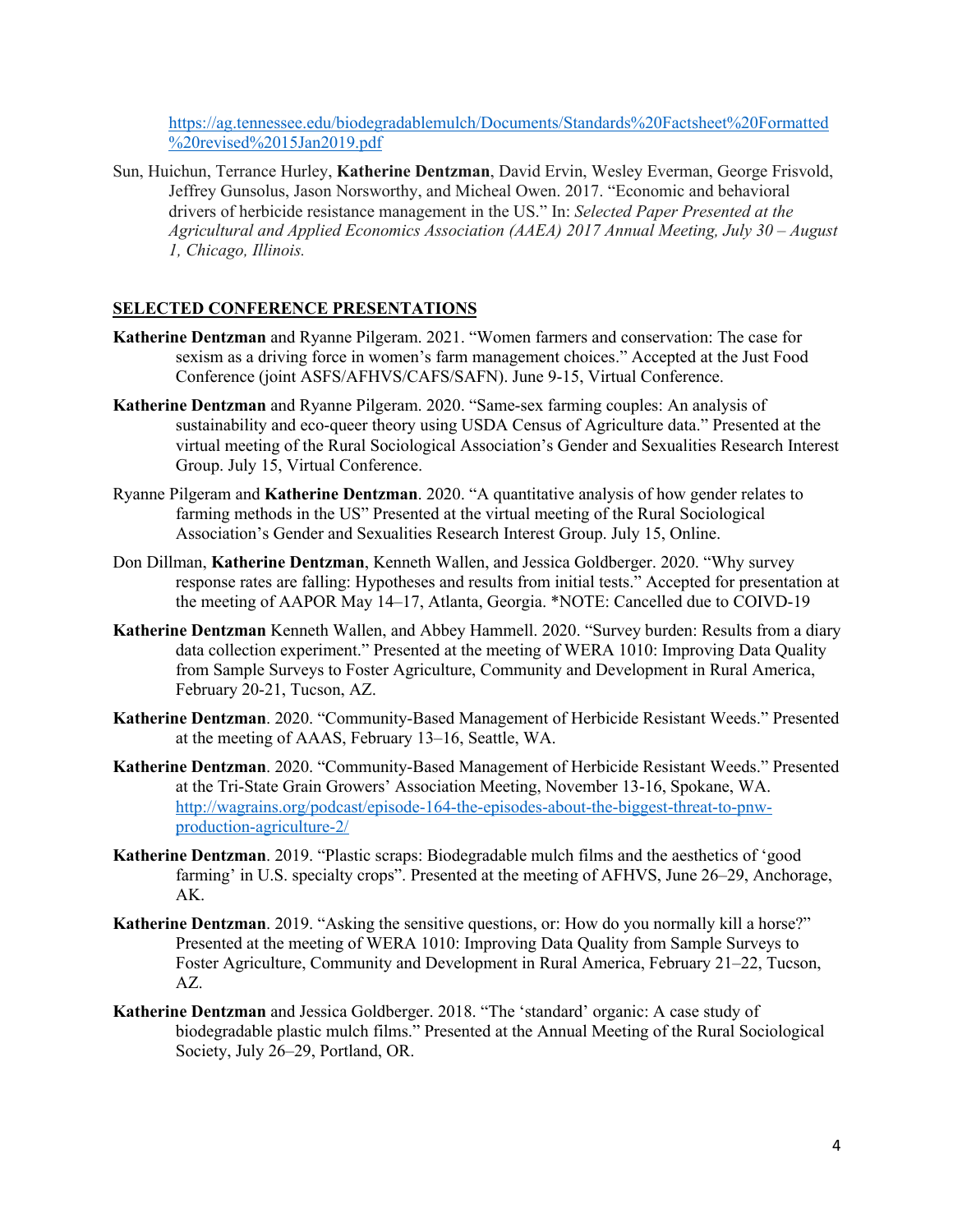Samuel Mindes and **Katherine Dentzman**. 2018. "Labor and the problem of herbicide resistance: How immigration policies in the U.S. and Canada impact technological development in grain crops." Presented at the Annual Meeting of the Rural Sociological Society, July 26–29, Portland, OR.

# **SELECTED INVITED PRESENTATIONS, SEMINARS, ETC.**

- Presenter. "Accessing, understanding, and using data from the USDA's Census of Agriculture". USDA NIFA Interesting Facts and Program Stats internal agency seminar. April 14, 2021. Virtual Presentation.
- Panelist. Agriculture, Food, and Human Values Job Search Seminar. Representing Government Careers. April 7, 2021. Virtual Panel.
- Presenter. "Accessing, understanding, and using data from the USDA's Census of Agriculture: Lessons learned from our Women in Ag research". Idaho Cultivating Success Webinar. Recording available at: https://www.cultivatingsuccess.org/idaho-women-in-ag
- Podcast Guest. "Working together communities of farmers can reduce herbicide resistance". Wheat All About It. June 16, 2020. Washington Grain Commission Podcasts. https://wagrains.org/podcast/episode-182-working-together-communities-of-farmers-can-reduceherbicide-resistance/
- Podcast Guest. "A Community Approach to Herbicide Resistant Weeds with Dr. Katie Dentzman". WSU Wheat Beat Podcast, with Dr. Drew Lyon. February 17, 2020. Washington State University, Pullman, WA. http://smallgrains.wsu.edu/wsu-wheat-beat-episode-74/
- Presenter. " 'I would say that might be all it is, is hope': Disruption, attachment, and farmers' framing of herbicide resistant weeds". 2019. The International Annual Meeting of the American Society of Agronomy, the Crop Science Society of America, and the Soil Science Society of America, November 10 – 13, 2019, San Antonio, TX.
- Participant. 2019 Science Policy Experience: Collaborative Approach to Resistance Management. Weed Science Society of America and Entomological Society of America. August 6 – 7, Omaha, NE to Ankeny, IA.
- Presenter. "A sociological perspective on agricultural management practices: Herbicide resistant weeds and biodegradable plastic mulches". 2018. Department of Agronomy and Plant Genetics Applied Plant Science seminar, University of Minnesota, October 22, Minneapolis, MN.

## **RESEARCH EXPERIENCE**

**Postdoctoral Research Associate** – Women Farmers on the Rise in the US and Idaho: Understanding and Supporting Women Farm Operators – University of Idaho (July 2019 – February 2021)

Served 50% of time on a transdisciplinary research team funded through a USDA-AFRI grant (#2019-68006-29325) in the program area Small and Medium Sized Farms (Code A1601). Secured access to and conduct statistical analysis (including HLM and SEM) of 2017 Census of Agriculture data related to women and queer farmers' conservation management and financial success.

**PI** – Building a Pacific Northwest Herbicide Resistance Initiative– University of Idaho/Washington State University (April 2019 – February 2021)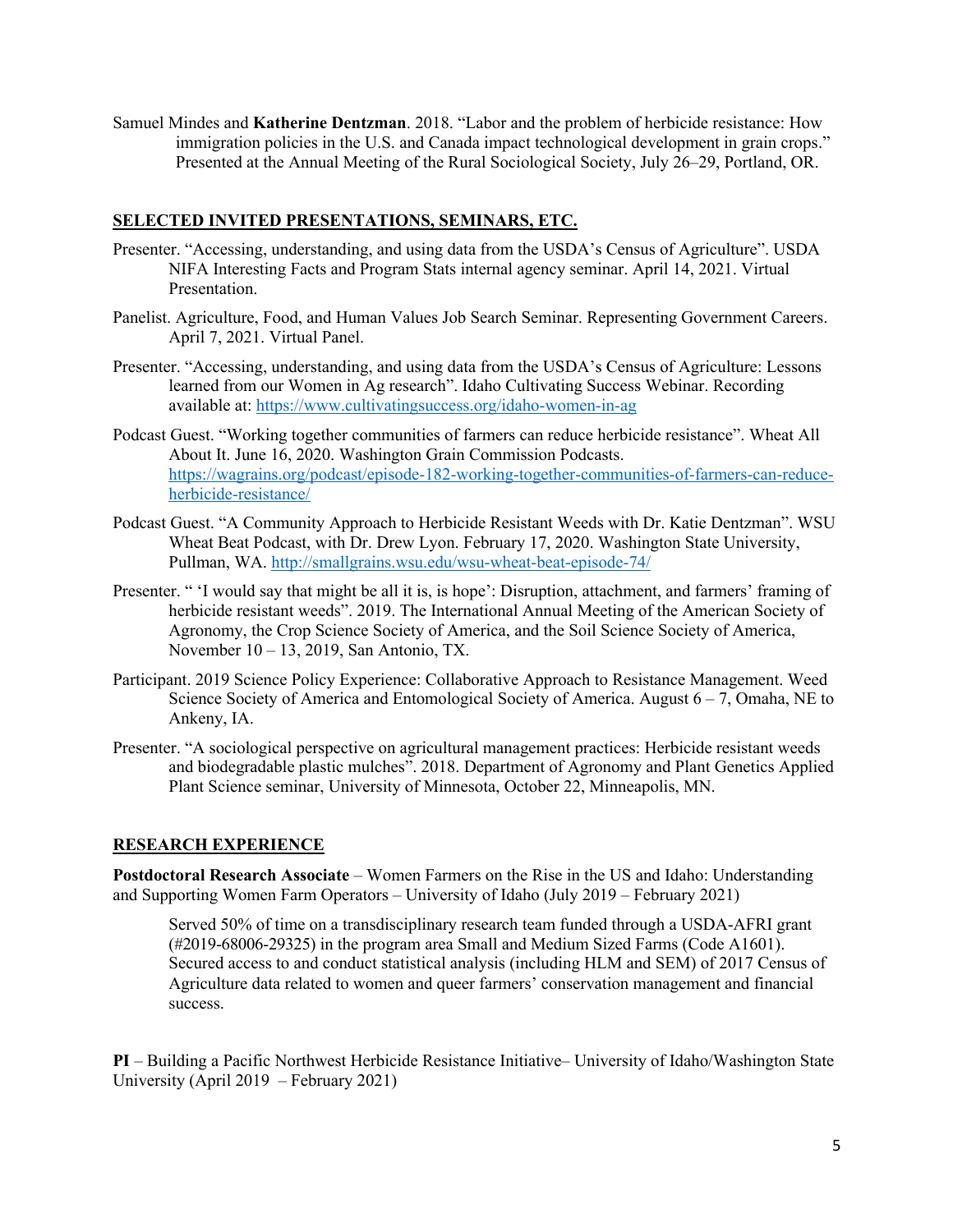Served 50% of time as PI on a research project funded by multiple USDA-APHIS grants through the Weed Science Society of America and the R.J. Cook Chair Endowment of the Washington Grain Commission. Coordinated and led four community-based herbicide resistance management groups with wheat growers and other agricultural stakeholders. Collaborated and published with a graduate student researcher.

**Co-PI** – Equine carcass composting: Demonstration leads to industry adoption. – University of Minnesota (July 2019 – June 2021)

Served as Co-PI (PI Dr. Krishona Martinson) on an interdisciplinary research project funded by the Minnesota Rapid Agricultural Response Fund to study and promote on-farm composting of equine mortalities. Conducted and analyzed surveys of horse owners and veterinarians, collaborated and published with graduate student researcher.

**Co-PI** – Are over-surveyed people a growing methodological problem? – University of Idaho (March  $2019$  – Present)

Served as Co-PI on a team of survey researchers compiled from the larger WERA 1010 Rural Survey research group (headed by Dr. Don Dillman and Dr. Steven Swinford). Exploratory study of over-surveying using participant diaries.

**Co-PI** – Barriers and Bridges to the Adoption of Plastic Mulches in Caneberry Production – Washington State University – (February 2019 – February 2020)

Served as Co-PI on an interdisciplinary mixed methods project investigating biodegradable plastic mulch use on caneberry farms. Served as a consultant on survey development and implementation, interview development, and data analysis.

**Postdoctoral Research Associate** – Performance and Adoptability of Biodegradable Plastic Mulch for Sustainable Specialty Crop Production – Washington State University (March 2017 – July 2019)

Member of the Technology Adoption Working Group; part of a large transdisciplinary project (USDA-NIFA SCRI) involving an extensive stakeholder advisory group. Planned and conducted farmer case studies, experiential extension field days, and stakeholder focus groups.

**Co-PI** – Integrating Human Behavior and Agronomic Practices to Improve Food Security by Reducing the Risk and Consequences of Herbicide-Resistant Weeds in the Pacific Northwest – Washington State University (August 2017 – May 2019)

Served as co-PI on a survey of the social dimensions of herbicide resistant weeds in the Pacific Northwest. Leadership and coordination, grant writing, survey implementation, quantitative data analysis, and dissemination of information to farmers and other stakeholders.

**Focus Group Facilitator** – SWOT (Strengths, Weaknesses, Opportunities, Threats) Analysis: Working Together to Strengthen Our Local Food System – University of Idaho (June–August 2018)

Focus group facilitator with Dr. Kate Painter at University of Idaho on a project (Western SARE) investigating local food systems in Idaho.

**Research Assistant** – Integrating Human Behavior and Agronomic Practices to Improve Food Security by Reducing the Risk and Consequences of Herbicide-Resistant Weeds – Michigan State University (June 2014 – December 2016)

RA with Dr. Raymond Jussaume on a multi-university interdisciplinary project funded by a USDA-NIFA AFRI grant. Conducted extensive literature reviews, led 12 farmer focus groups, developed a national survey, conducted statistical and qualitative analysis of data, created reports, and disseminated information to farmers and other stakeholders.

**Research Assistant** – National Climate Change Survey – Michigan State University (June 2013)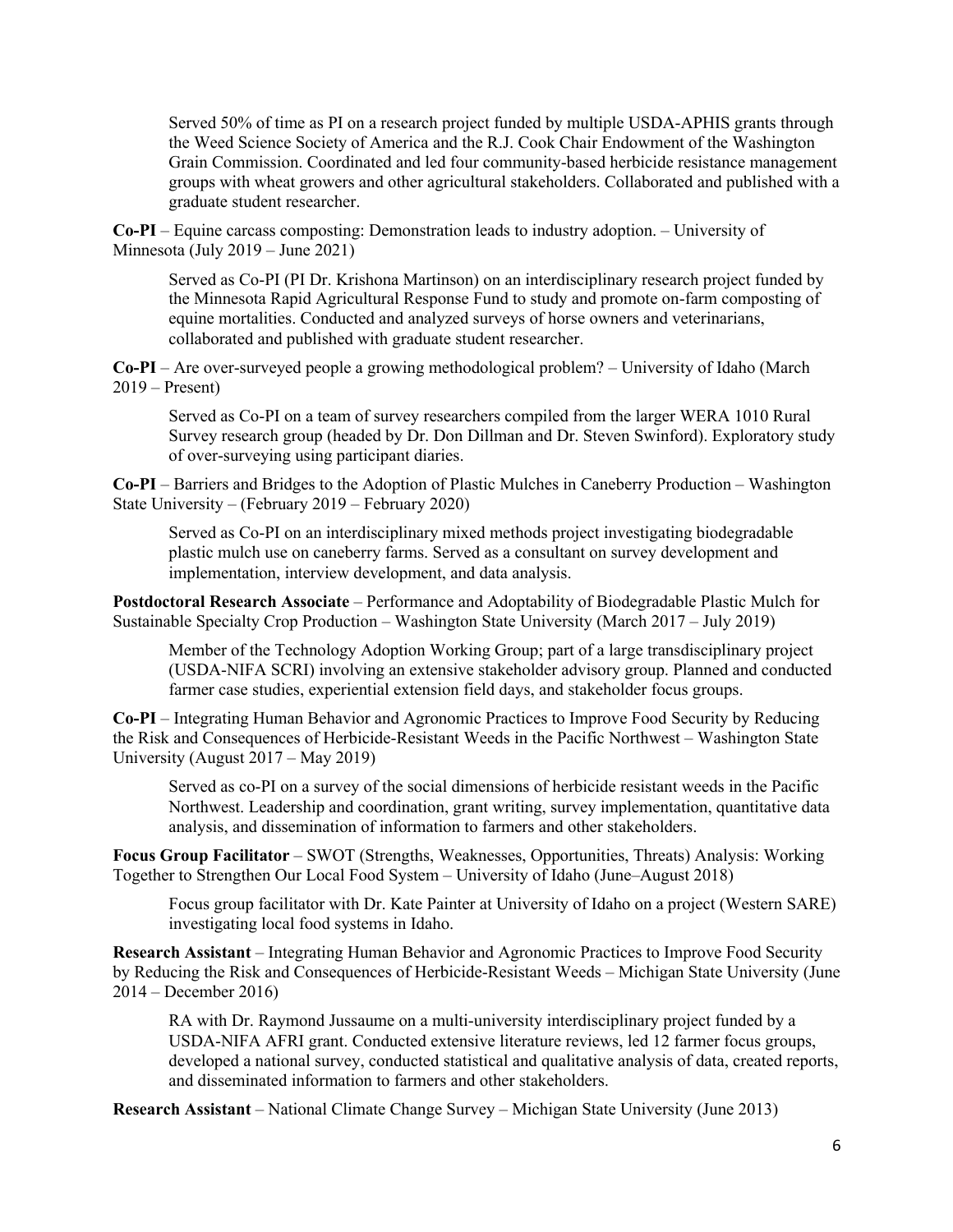RA with Dr. Aaron McCright and Dr. Thomas Dietz. Designed embedded survey experiments, administered surveys, conducted data analyses, and co-authored papers.

**Research Assistant** – Borderlands Habitat Restoration Initiative, Arizona (June–August 2012)

RA with Dr. Gary Nabhan. Designed and implemented a pilot survey, analyzed data, and presented results to members and guests of the Borderlands Habitat Restoration Initiative.

**Research Assistant** – University of Shiga Prefecture, Hikone, Japan (June–August 2010)

RA with Dr. Kenji Iwama. Collected soil samples from experimental rice paddy plots, analyzed soil quality (pH, EC, and CEC tests), and presented results.

#### **GRANTS AND FELLOWSHIPS**

#### **Received**

- Building a Pacific Northwest herbicide resistance initiative. (October 2020 September 2021) **Weed Science Society of America; USDA-Animal and Plant Health Inspection Service**. (\$15,000) PI: **Katherine Dentzman**. Co-PI: Ian Burke. Collaborators: Drew Lyon, Douglas Finkelburg, Joan Campbell.
- Building a Pacific Northwest herbicide resistance initiative. (October 2019 September 2020) **Weed Science Society of America; USDA-Animal and Plant Health Inspection Service**. (\$15,000) PI: **Katherine Dentzman**. Co-PI: Ian Burke. Collaborators: Drew Lyon, Douglas Finkelburg, Joan Campbell, Steve Riggers, Brit Ausman.
- Building a Pacific Northwest herbicide resistance initiative. (October 2019 September 2020) **Weed Science Society of America; USDA-Animal and Plant Health Inspection Service**. (\$31,000) PI: **Katherine Dentzman**. Co-PI: Paul Lewin. Collaborators: Ian Burke, Drew Lyon, Douglas Finkelburg, Joan Campbell, Steve Riggers, Brit Ausman.
- Building a Pacific Northwest herbicide resistance initiative. (June 2019 October 2019) **Weed Science Society of America; USDA-Animal and Plant Health Inspection Service**. (\$10,548.37) PI: **Katherine Dentzman**. Co-PI: Paul Lewin. Collaborators: Ian Burke, Drew Lyon, Douglas Finkelburg, Joan Campbell, Steve Riggers, Brit Ausman.
- Equine carcass composting: Demonstration leads to industry adoption. (July 2019 June 2021) **Rapid Agricultural Response Fund; MN Agricultural Experiment Station.** (\$155,625). PI: Dr. Krishona Martinson. Project Team: Melissa Wilson, Alex Bianco, Mark Hutchinson, and **Katherine Dentzman**.
- **Dissertation Completion Fellowship** (\$7,000) awarded by the Graduate College at Michigan State University, Spring 2017
- **Career Bridge Stipend** for travel to and presentation at the Japan Center for Michigan Universities (\$3,000) – awarded by the Japan Foundation of New York, Spring 2014

### **Not Received**

Same-Sex Married Farmers: The roles of gender, sexuality, and marriage in farm sustainability. **USDA Agriculture and Food Research Initiative – Rural Economic Development**. (\$200,000). PI: Katherine Dentzman. Co-PI: Ryanne Pilgeram. Collaborating Investigator: Paul Lewin.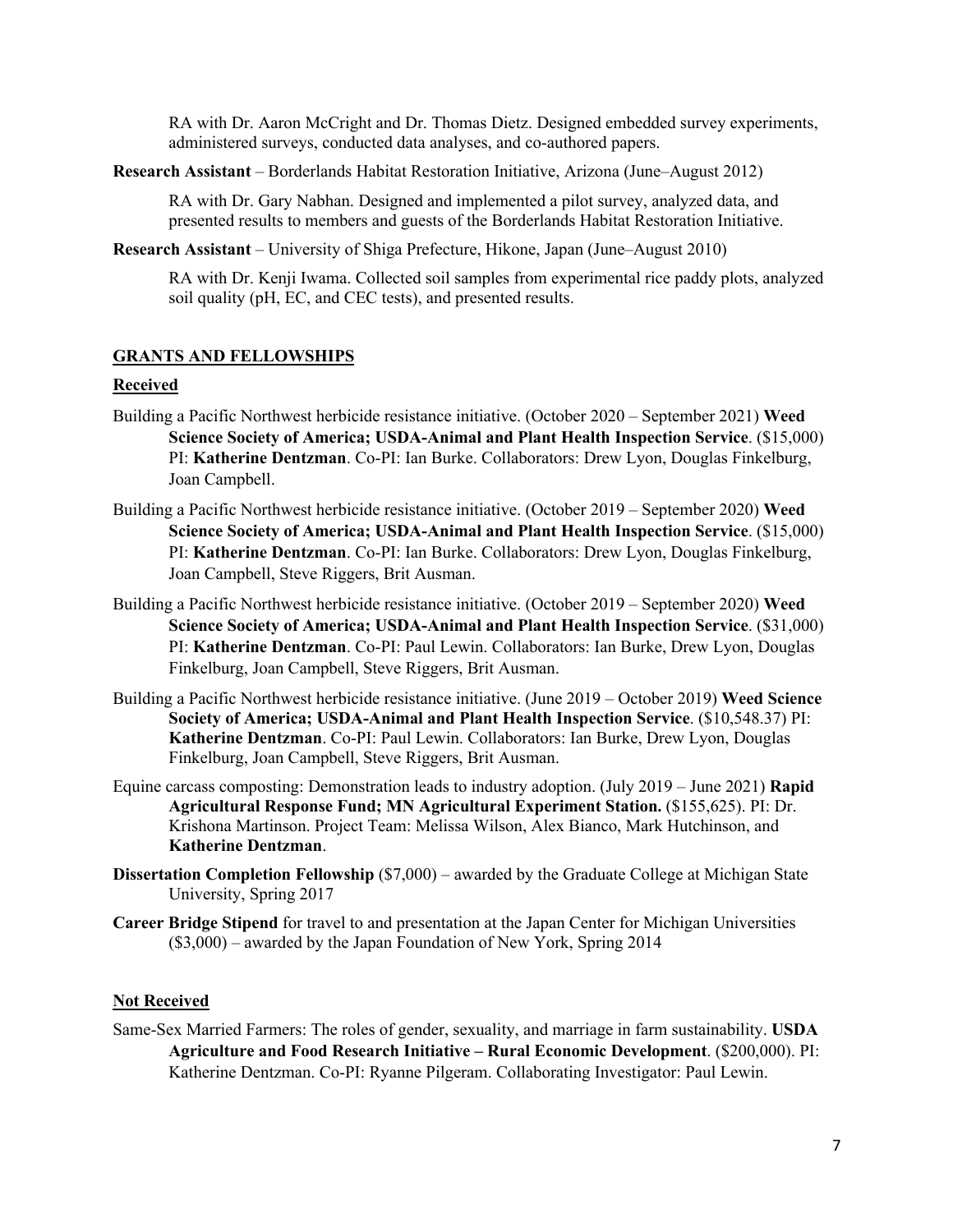- Farmworkers and COVID-19: Impacts and Planning in the Pacific Northwest. **Russell Sage Foundation.**  (\$157,500). PI: Samuel Mindes. Co-PI's: **Katherine Dentzman**. Senior Personnel: Paul Lewin, Ryanne Pilgeram, Marcia Ostrom, Karie Boone.
- Farmworkers and COVID-19: Impacts and Planning in the Pacific Northwest. **Urban Institute.**  (\$170,600). PI: Samuel Mindes. Co-PI's: **Katherine Dentzman**. Senior Personnel: Paul Lewin, Ryanne Pilgeram, Marcia Ostrom, Karie Boone.
- Catalyzing international transdisciplinary research on the global herbicide resistance epidemic. **NSF CNH2 (Dynamics of Integrated Socio-Environmental Systems) Program for Research Coordination Network.** (\$500,000). PI: David Ervin. Co-PI's: Hugh Beckie, **Katherine Dentzman**, Paul Neve, and David Shaw. Senior Personnel: Amy Asmus, Muthukumar Bagavathiannan, Michael Barrett, William Chism, Arlene Cotie, Rob Freckleton, George Frisvold, Nicholas Jordan, Raymond Jussaume, Terrence Hurley, Susan Koehler, Addie Mayfield, Alice Milne, Rebecca Neimiec, Micheal Owen, Clint Pilchner, Carl Reinhardt, Jill Schroeder, Heidi Stallman, Rene VanAcker, and Luiz Cerdeira.
- Measuring and increasing awareness of equine carcass composting as a disposal option. **USDA Agriculture and Food Research Initiative – Inter-Disciplinary Engagement in Animal Systems**. (\$20,000). PI: **Katherine Dentzman**. Co-PI: Stacy Doumit.

# **AWARDS AND RECOGNITIONS**

Capital Press Western Innovator. 11/8/19. https://www.capitalpress.com/ag\_sectors/research/westerninnovator-researcher-studies-human-side-of-issue/article\_cd5ac4f0-f1c2-11e9-95b7-3baafe8dc65a.html

# **TEACHING**

# **Courses Taught at University of Idaho**

*SOC 499: Directed Study (Women and Minority Farmers in the USDA Census of Agriculture)*, Spring 2020

## **Courses Taught at Washington State University**

*AFS 590: Sociology of Agriculture and Food Systems*, Spring 2019

## **Courses Taught at Michigan State University**

*SOC 100: Introduction to Sociology*, Spring 2014 (Teaching Assistant – Recitation Section Leader)

Designed and led two class sessions per week, including lecture, discussion, projects, readings, and assignments

*SOC 100: Introduction to Sociology*, Fall 2013 (Teaching Assistant – Recitation Section Leader)

Designed and led two class sessions per week, including lecture, discussion, projects, readings, and assignments

## *SOC 216: Sex and Gender*, Spring 2013 (Teaching Assistant)

Responsible for grading tests and assignments, developing rubrics, addressing student questions/concerns, and occasional lecturing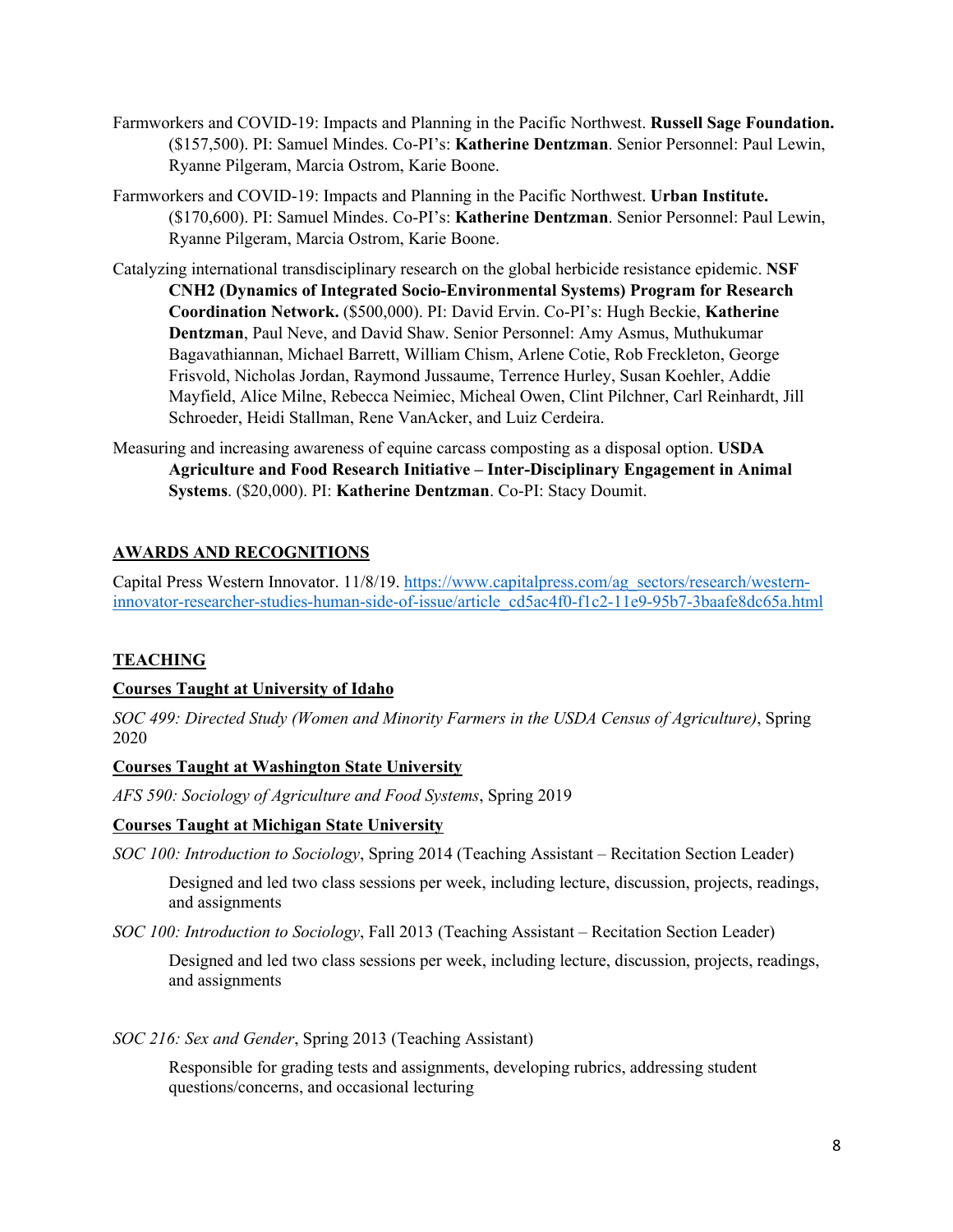*SOC 216: Sex and Gender*, Fall 2012 (Teaching Assistant)

Designed and taught one lecture per week in addition to grading and addressing student questions/concerns

*ISS 335: National Diversity and Change in the US*, Spring 2012 (Teaching Assistant)

Responsible for grading tests and assignments, developing rubrics, addressing student questions/concerns, and occasional lecturing

*SOC 215: Race and Ethnicity*, Fall 2011 (Teaching Assistant)

Responsible for grading tests and assignments, developing rubrics, addressing student questions/concerns, and occasional lecturing

### **Selected Guest Lectures**

- "Organic gardening and farming: The social sustainability dimension" in *Soil\_Sci 101: Organic Farming Gardening* (Dr. John Reganold), Washington State University. April 21, 2020.
- "GMOs and Social Theory in Agriculture" in *SOC/ANTH 350: Food, Culture, and Society* (Dr. Ryanne Pilgeram), University of Idaho. February 11, 2020.
- "Organic gardening and farming: The social sustainability dimension" in *Soil\_Sci 101: Organic Farming Gardening* (Dr. John Reganold), Washington State University. April 9, 2019.
- "Public agricultural research and the land grant system" in *AFS 590: Sociology of Agriculture and Food Systems* (Dr. Jessica Goldberger), Washington State University. January 23, 2019.
- "Introduction to Rural Sociology/Sociology of Agriculture" in *AFS 590: Sociology of Agriculture and Food Systems* (Dr. Jessica Goldberger), Washington State University. January 16, 2019.
- "The Goldschmidt hypothesis: Systems of agriculture and quality of life" in *Crop\_Sci 403/503: Advanced Cropping Systems* (Dr. Ian Burke), Washington State University. November 8, 2018.
- "Biodegradable plastic mulches and the adoption-diffusion model in agriculture" in *AFS 336: Agriculture, Environment, and Community* (Dr. Jessica Goldberger), Washington State University. September 27, 2018.
- "Organic gardening and farming: The social sustainability dimension" in *Soil\_Sci 101: Organic Farming Gardening* (Dr. John Reganold), Washington State University. April 12, 2018.
- "The Goldschmidt hypothesis: Systems of agriculture and quality of life" in *Crop\_Sci 403/503: Advanced Cropping Systems* (Dr. Ian Burke), Washington State University. November 14, 2017.
- "Sociology in Agriculture and the Environment" in *AFS 101: Introduction to Agriculture and Food Systems* (Dr. Holly Henning-Yeager), Washington State University. November 8, 2017.
- "Social research methods in real-life research situations" in *SOC 320: Introduction to Social Research*  (Samuel Mindes), Washington State University. October 11, 2017.
- "Actor network theory: It's application in agriculture" in *AFS 336: Agriculture, Environment, and Community* (Dr. Jessica Goldberger), Washington State University. September 21, 2017

#### **STUDENTS MENTORED**

#### **Graduate**

Huan Zhang, PhD Dissertation in Small Fruit Horticulture, Department of Horticulture, Washington State University. Serve as Co-PI, aid in survey development, reader for dissertation chapter, co-author.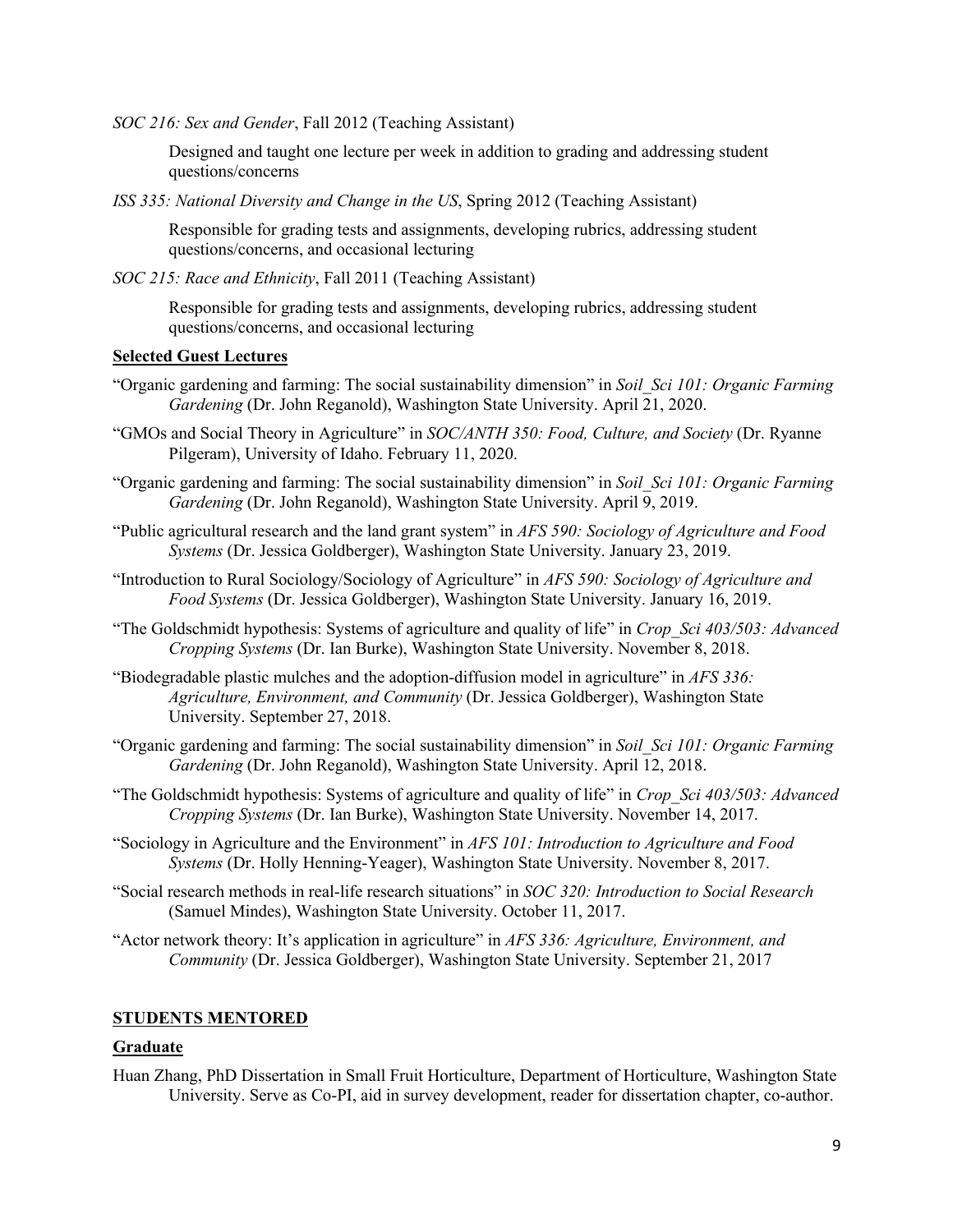- Avery Lavoie, MA Thesis in Environmental Science, Department of Natural Resources and Society, University of Idaho. Employ as Graduate Research Assistant on WSSA Herbicide Resistance Grant, reader for Masters' Thesis, aid in methodology and analysis, co-author
- Hannah Lochner, MA in Animal Science, Department of Animal Science, University of Minnesota. Serve as Co-PI. Aid in survey development, administration, and analysis. Co-author on resulting articles.

### **Undergraduate**

- Falin Wilson, Undergraduate Research Assistant, B.A. in Sociology and Minor in Business, Department of Sociology, University of Idaho. Employ as Undergraduate Research Assistant on Women in Farming Grant, act as instructor for Directed Study, co-author.
- Abigail Burroughs, Honors Thesis in Animal Science, Department of Animal Science, University of Minnesota. Reader for Honor's thesis, aid in data analysis.

### **PROFESSIONAL SERVICE**

Conventional Pesticide Resistance Working Group; Pesticide Program Dialogue Committee; Environmental Protection Agency (2021-2022)

Nominated position. Provide recommendations to the EPA on how the agency can assist stakeholders in addressing the challenges of conventional pesticide resistance. Focus on assessing EPA Bt cotton regulation policy' applicability to other pest resistance technologies.

Farm Bill Section 12514 Report Writing Team for USDA NIFA (2021).

Contribute to brainstorming, drafting, and writing of report on NIFA activities related to 1890's, 1862's, and underserved farming groups. Collate data from Census of Agriculture.

Circular Economies for a Sustainable Future Programming Team for USDA NIFA

Provide social science perspective and editing on white paper draft to aid in beginning establishment of new grant program focused on circular economies.

Nutrition Security and Food Equity Team for USDA NIFA

Cross-institute team to address the new Administration's nutrition security priority with an emphasis on equity. Provide insight on farm-to-fork and ag systems dimension of project.

Executive Secretary of the Climate Change Core Team for USDA NIFA

Attend weekly meetings, participate in coordination activities, strategize new funding opportunities, implement new competitive programs within NIFA, and connect with other people/groups in NIFA or outside NIFA to enact the Biden Administration's priority focus on climate change.

Weed Science Society of America/NIFA Liaison Team

Equality USDA Member (2021 – Present)

Western SARE Farmer/Rancher Grant Reviewer (2020)

Co-Chair of the Membership Committee for Agriculture, Food, and Human Values Society (AFHVS) (2021-2022)

WSSA Herbicide Resistance Education Committee (August 2019 – Present)

Graduate Student/Early-Career Professional Representative to the AFHVS Board (2018 – 2021)